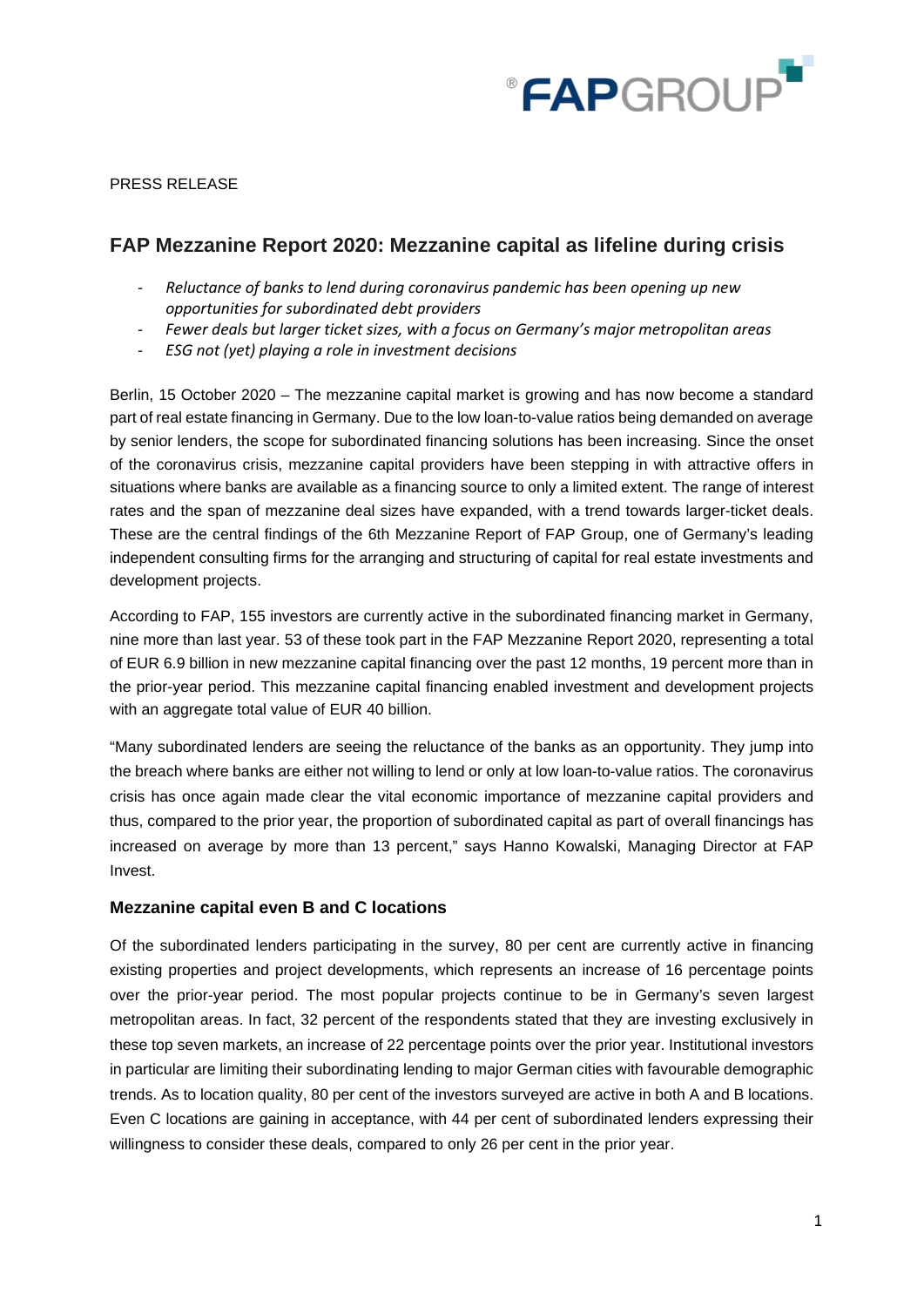

With the focus on financing properties and projects in major German cities, there is also a trend towards a smaller number of larger-size deals, as can be seen in the higher average transaction size. At the same time, many investors are trying to better balance their costs against their benefits through longer deal terms. The average debt yield (IRR) of 10 per cent was unchanged from the prior-year level, while the range of yields between 5 and 18 per cent reflects the broad risk spectrum within which mezzanine capital is finding a role.

## **ESG not yet a decision criterion**

Although sustainability is becoming ever more the watchword of today, environmental, social and governance (ESG) criteria have, according to the survey results, so far been playing almost no role when it comes to real estate mezzanine lending decisions. The financial viability of project developments and real estate investments continues to be largely decided by traditional industry-standard evaluation criteria. Because the term of mezzanine lending is generally short, the survey respondents usually do not consider the potential longer-term risks that could result from poor marketability of non-ESGcompliant properties.

## **Outlook cloudy, but optimism from abroad**

While 64 percent of prior-year survey respondents reported a positive market outlook at that time, 58 percent now expect a slight market decline. None of the respondents anticipates an increase in demand. "The euphoria of the past few years is over," states Hanno Kowalski. "Given the lockdown and the resulting economic slump, many investors want to wait and see how the property market will respond. We have seen numerous instances of financing targets for 2020 being retracted, without any new targets being announced."

Among international investors, however, the mood is far less gloomy as they are largely assuming a stable to favourable market trend. Anglo-Saxon lenders, in particular, are taking advantage of the reluctance of German capital providers in the hopes of gaining market share.

## **About the FAP Mezzanine Report**

For the FAP Mezzanine Report 2020, 53 market participants were individually interviewed in the first half of the year. The survey group was comprised of loan funds (31 per cent), institutional investors (29 per cent), single and multi-family offices (24 percent) as well as banks and insurers (16 percent).

Further details: FAP Mezzanine Report 2020 > https://www.fap-finance.com/en/downloads/